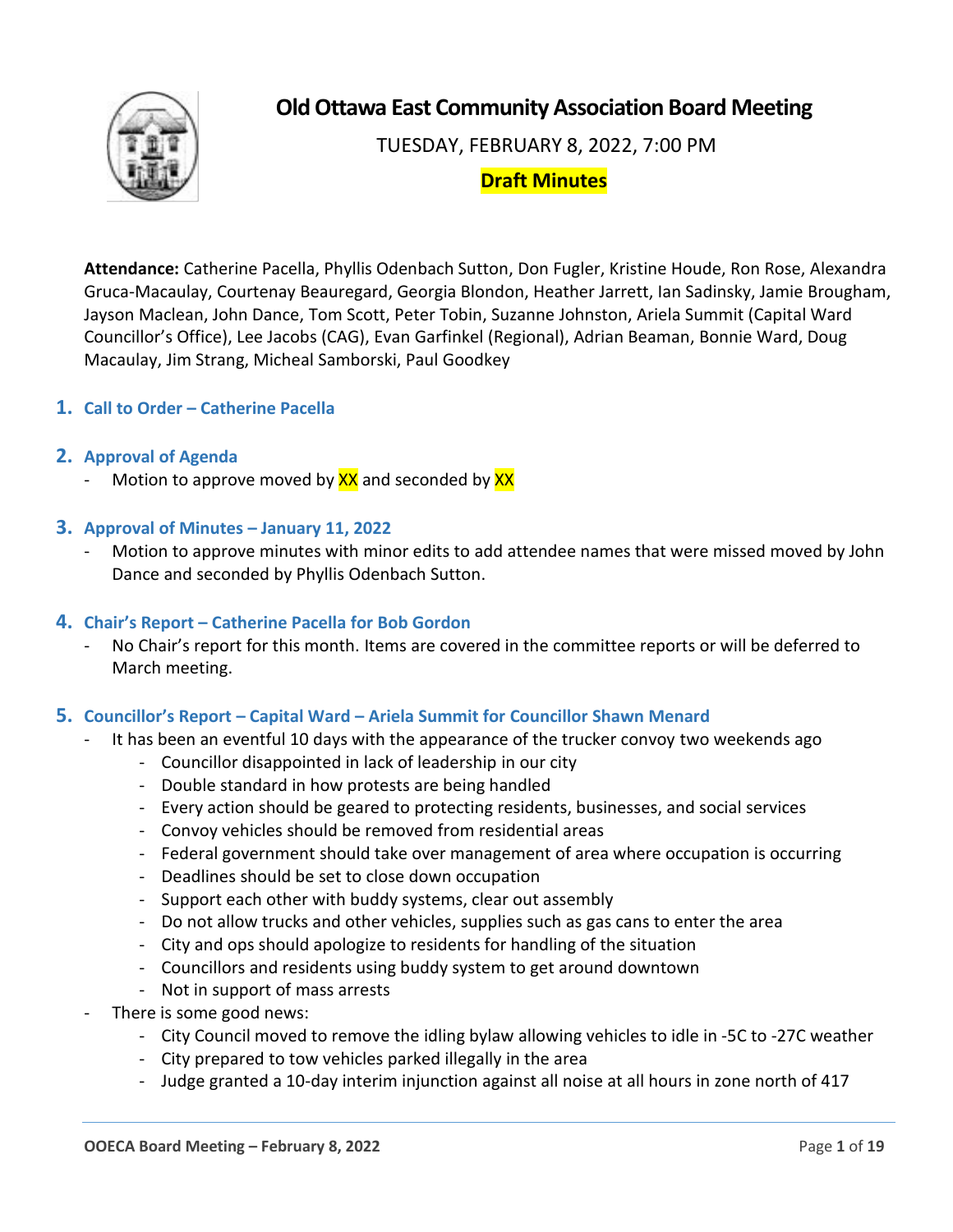**Comment 1:** Suggest that people (professionals - psychologists, mediators) be sent to the area to educate protestors, change their minds. Not speaking to them at all does not seem productive.

**Q1:** With the noise injunction, could we take this opportunity to look at lowering the current noise bylaw to 9pm or 10pm? Implications in OOE with soccer games that run until 11pm.

**A1:** It's a good suggestion but noise bylaws are very hard to enforce because noise has stopped by the time the bylaw officers arrive. Will bring suggestion back to office.

**Comment 2:** Annoyed by lack of communication with the protestors – should have discussion about what freedom means and other key issues related to the protest.

Answer: Regarding this comment and the first comment - Not to simplify the response, but it's not simply one conversation that can be had - Many protestor groups and many reasons for protesting. City has taken the position not to engage a negotiator at this time.

**Q2:** The councillor is going to have a meeting later this month regarding the two buildings at Bank and Sunnyside. I'm unable to attend. Is it possible to review the meeting afterwards? **A2:** Yes, recording will be posted to site for review after the meeting

**Comment 3:** It's distressing as someone with an office in downtown. This is going to encourage copycats. Similar incidents years ago that were copied. Parliamentary Protective Services (PPS) area should be better defined, for example Wellington Street should fall under their jurisdiction. We don't know what is going on behind the scenes but there is certainly a lot of trauma in the city over the last 10 days. I find it distressing, dangerous, and threatening. I sympathize with those in charge, but I agree there seems to be an absence in leadership. A group of people at three levels need to band together. This is serious on so many levels - political, economical. The buddy system resonates with us and we try do the same with our friends from the precinct, provide a temporary reprieve further from downtown core.

**Comment 4:** We should be very gentle with our elected officials at this time. Certainly, they weren't prepared. They will learn from this, and future similar actions will be minimized. They're caught with a ball of barbed wire and dealing with it as best as they can. I've spoken with truckers – They're politically very naïve, highly motivated.

# **6. Regional Group Update – Greystone Phase 3 – Revised Plans - Evan Garfinkel**

- Site application for Phase 3 submitted in July 2021 and reviewed with this community last year
- Four slides presented to reflect changes made since 2021 following community, OOECA input, and purchase of land by the schoolboard, including:
	- Piece of land behind Deschâtelets sold to schoolboard for use as playground
	- To address traffic and congestion concerns, number of parking spaces lowered by 90 spaces only 1 level of underground parking
	- Traffic to pass on Deschâtelets resulting in decreased traffic on Scholastic
	- South side and upper floors of buildings pulled back (Slide 3)
	- More open plan proposed (Slide 4)

**Comment 1:** Planning committee appreciates what Regional has done to address some of our concerns, and changes have gone in right direction. Kindergarten area makes sense. However, access from pedestrians to the river remains an issue. What we were concerned about is accessibility, especially during winter.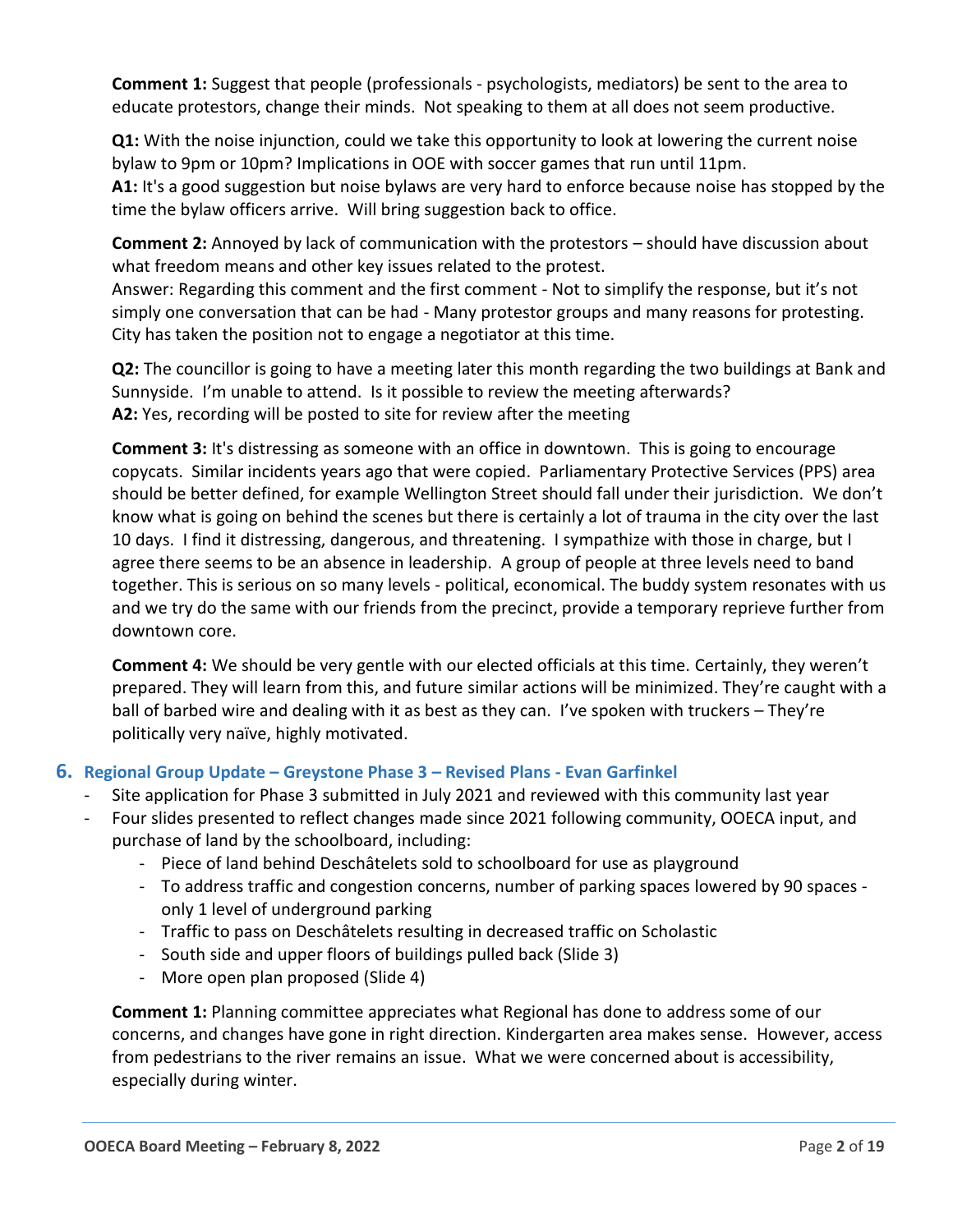**Answer:** Architect uses highline for design - Up to city to maintain the path or close it, i.e., during the winter or from a crime prevention perspective. We'll go back and hash it out.

**Q1:** I'm wondering if Regional supports kids playing out in the back of the school. Wondering what is in the corner of the L shape of the building

**A1:** that space is private land, amenity space for the condominium area. Not accessible by the school.

**Q2:** Regional got a lot of extra land by tearing down the chapel and allowing them to build extra units. This area should be designated for public use.

**A2:** Will take it back to the team. But do want to note that there are a lot of other green spaces and parks in the area available for public use.

Q3: Pleased with the accommodations that Regional has made. You listened to our concerns and have tried to address them. Regional is aware of my reservations about the pathway. Who is responsible for the pathway?

**A3:** This is still being hashed out.

**Q4:** Do you know where entrance is to these school areas? It would be a shame if it is open for school use only, and only during school hours (and at no other time)

**A4:** Judging on the elevation and fence separating the lands, I would assume that entrance is through school.

**Q5:** I think that redeveloping from the south and growing from the north the Deschâtelets building will catch your eye. I think the last setback will help to mitigate issues. Questioning the side elevations – I want to know how the calculation comes about. Raised pathway is going to be a metal grating so light can access vegetation below - canopy trees, etc. Three feet of soil, etc. is supposed to be enough to sustain vegetation and trees. Wondering if pathway as depicted on the drawing is too close to Deschâtelets building. Can it be moved?

**A5:** Will take it back to the team. They have done a lot to pull it back.

**Q6:** Concern that Phase 3 plan continues to prioritize vehicular traffic over pedestrian, bikes, etc. Road that is currently 1-way will now be a 2-way. Continued densification is going against developer and city commitment to promote active transportation, accessibility, and active living.

**A6:** Reduced parking as much as we could. One of the challenges is that Greystone Village is an active construction site - right of ways are very tight right now. Over time, as parcels wrap up construction, this will free up traffic flow. From the original traffic report (2016) to now, there are more cars. Every time we submit a new plan, an update to the transportation report is provided. The City reviews the report and provide their sign-off on that. Concerns re: transportation need to be sent to the city. Last note - if you have a traffic problem, that's almost a good thing – means that people will adjust their behaviours.

**Q7:** This may be a question for Regional or for City - Why is rideau river pathway not being cleared along Greystone? Cleared elsewhere along the path but if someone is walking from Brantwood towards Springhurst and Lees, they'd have to go another way. Part of active transportation route. **A7:** It's City's responsibility to clear that 30-metre corridor.

- Ariela offered to follow up with the city on snow clearance plan agreed upon last year.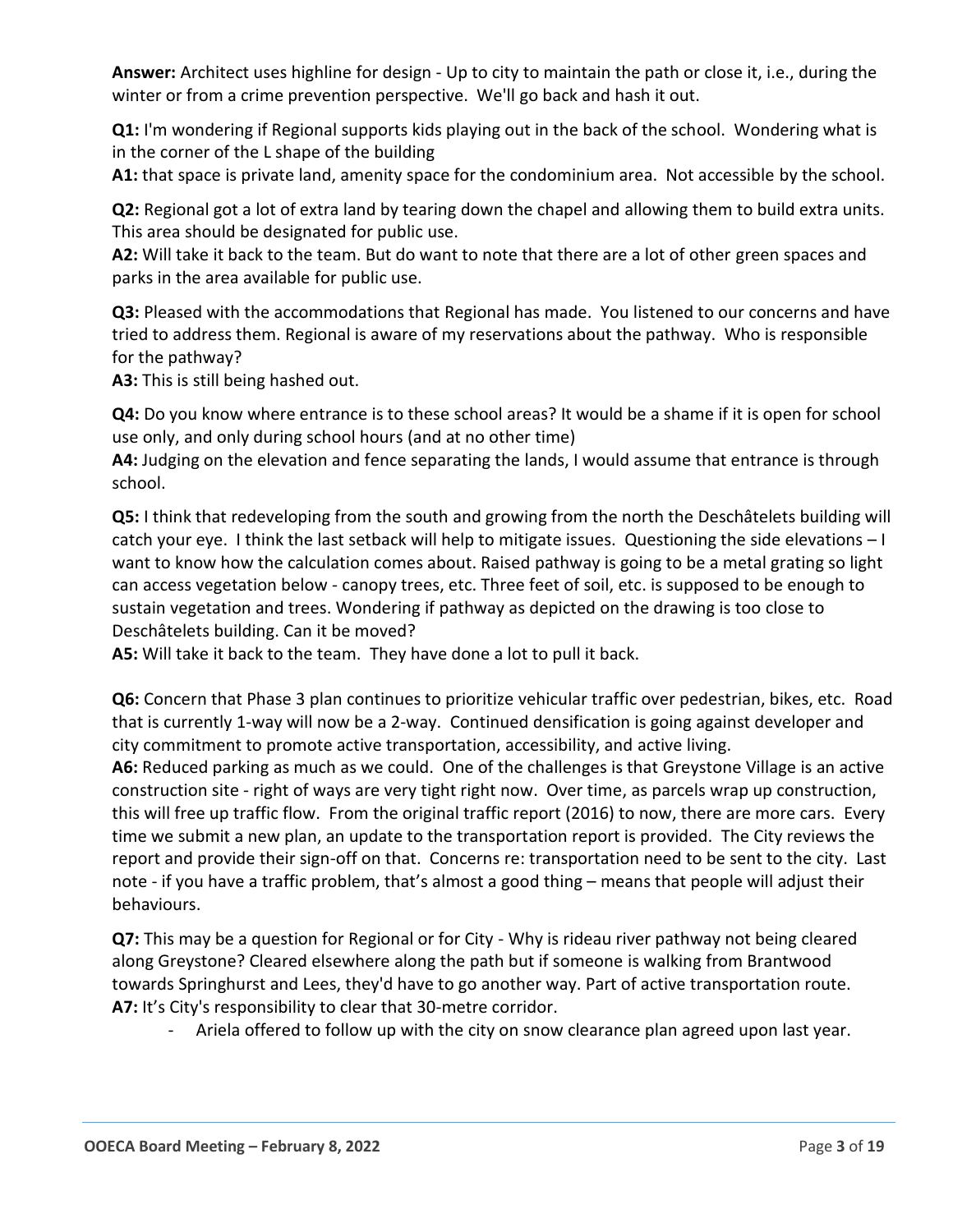# **7. Treasurer's Report – Don Fugler**

- Current balance is \$20,272.07, a \$35 decrease from last month Cheque to FCA processed.
- **8. Motion to elect Jamie Brougham to be a member of the OOECA Board as Chair of the Parks & Greenspace Committee effective immediately.**
	- Motion moved by Phyllis Odenbach Sutton, and seconded by Alexandra Grace Macaulay. All are in favour, no motions against, no abstained. Motion passed.

#### **9. CAG (Community Activities Group) Report – Lee Jacobs**

- Programs closed due to COVID restrictions from DEC-JAN. Programs are being adjusted again as CAG tries out new things
- Outdoor after school program trialed did not meet city and provincial guidelines and had to shut down. No offerings due to restrictions over this time.
- Minor upgrades to Old Town Hall completed, including flooring upgrades, painting and bathroom upgrades.
- Kitchen also slated for upgrade. Local wedding booked for September 3rd and party will use space.
- Note that Brantwood rink is being used a lot. CAG providing support to rink volunteer coordinator, Louis, who is doing great job maintaining the rink.
- Summer camps e-guide has been posted and registration opens FEB 18 at 10am. PDF includes 10 weeks of camps on offer this summer. Goal is to increase capacity from 15 to 24 kids per week.
- E-commerce software CAG is currently using is challenging and they hope to transition to other platform by registration, if not by adult program registration in April.
- Spring and Main Event brainstorming started, with the hope that summer will allow us all to emerge from our cocoons
- Old Town Hall currently being used MON-FRI, 8:30am-3:45pm for a class, overflow from school.
- During COVID In person N.A. meeting hosted at Old Town Hall respecting COVID restrictions. CAG happy to be able to offer this meeting. They are one of only two City sites able to make this happen.
- Everything else in terms of rentals is on hold until restrictions begin to lift later in February and March.
- Met with the City to review Engage Ottawa survey results regarding the new community centre. Mentioned that City expressed surprise that only 144 responses were received - no concrete plans to date on amenities community centre will include other than gymnasium. City has shared that they will host another consultation. CAG encourages community members to reply to the online survey.
	- Ariela confirmed they promoted the survey when it was launched, shared survey results, and also confirmed that there will be more opportunities for input on the community centre/gym.

**Q1: Question regarding Old Town Hall A1:** It was closed but should be open now.

## **10.Committee Reports**

## **10.1. Transportation [and Infrastructure](#page-7-0) – Tom Scott**

- Greystone dug storm sewer hole 10 feet deep near 10 main street filling it in now
- Parks Canada will continue wall rebuild beyond Concord North and we hope they will coordinate the work with other builds in that area beyond Queensway bridge (Parks and NCC)

**Q1**: Can you clarify what is going on at Lees?

**A1:** From Lees to King Edward and Hawthorn to Echo - all gas lines are being updated.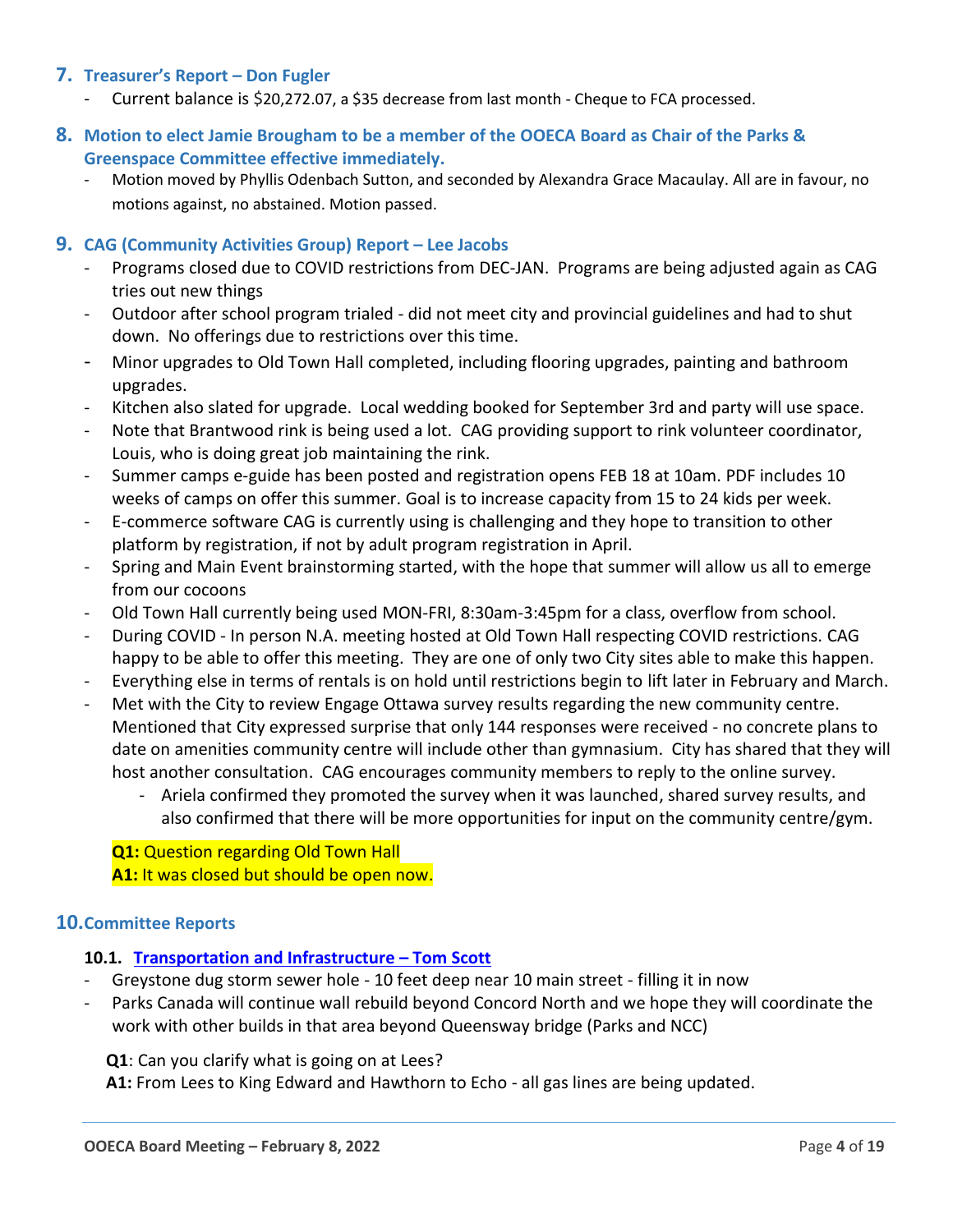**Q2:** Pathways for People info session took place last night - their goals are not completely formulated yet, but they will be a menace to Old Ottawa East. Very idealistic views on how parkway should be used and it will cause accessibility problems for the community.

**A2:** Bob sent a letter to MP and included several other people on that note. We have asked that rather than proposing a road closing exercise, this needs to be something that promotes the canal as a destination site. Waiting on response from the City and NCC.

**Comment:** We should keep on this issue, and we need to let them know that access is limited if Colonel By and Queen Elizabeth Drive are closed. The Pathways for People group seems very well funded, highly active, and highly motivated.

## **10.2. Membership – Suzanne Johnston**

No report for February.

## **10.3. [Corners on Main, Greystone Village, Lees](#page-8-0) – Peter Tobin**

Nothing further to add than what was provided in the report.

#### **10.4. [Parks and Greenspace](#page-8-1) – Jamie Brougham**

- Proposed grass planting along the river pathway, and keep people off plantings in the spring
- Small garden at the end of Letchworth Road City plants the garden but then walks away from it. Someone should take ownership of it.
- Spoke with Mme Beauvais to have beer garden installed in residence space at St-Paul

**Comment:** Reminder from past Parks committee member to keep an eye on City schedule for remodeling of tennis courts at Brantwood park - Cash in Lieu of Parkland (CILP). Answer: Ariela responded that she believes it's gone to tender but since many City projects have been delayed with the pandemic, she will follow up.

## **10.5. Planning – John Dance**

- 67 Springhurst seems to be on hold. Suzanne and neighbours are actively following up with builder.
- 121 Evelyn architect and two owners came to planning committee and presented their plans. Had already consulted with neighbours. Thanks to Paul and Ron who continue to work with FCA on initiatives going on there.

**Q1:** You mention in your report that you're looking for volunteers for some of the neighbourhoods that aren't currently represented (i.e., COM and Greystone). Are you looking for board members or members at large? How does this differ from Peter's report?

**A1:** Looking for people to keep an eye on development in their area and let the Planning committee know of any changes in their area. The more people, the better.

## **10.6. Federation of Citizens Associations (FCA) – Ron Rose**

City looking at Cash in Lieu of Parkland (CiLP) from developers - current split of funds is 60% to the ward, and 40% to the city. FCA has put forward motion that this should move to an 80/20 split, and in cases when a ward is significantly under-parked, the full amount, 100%, should go to the ward.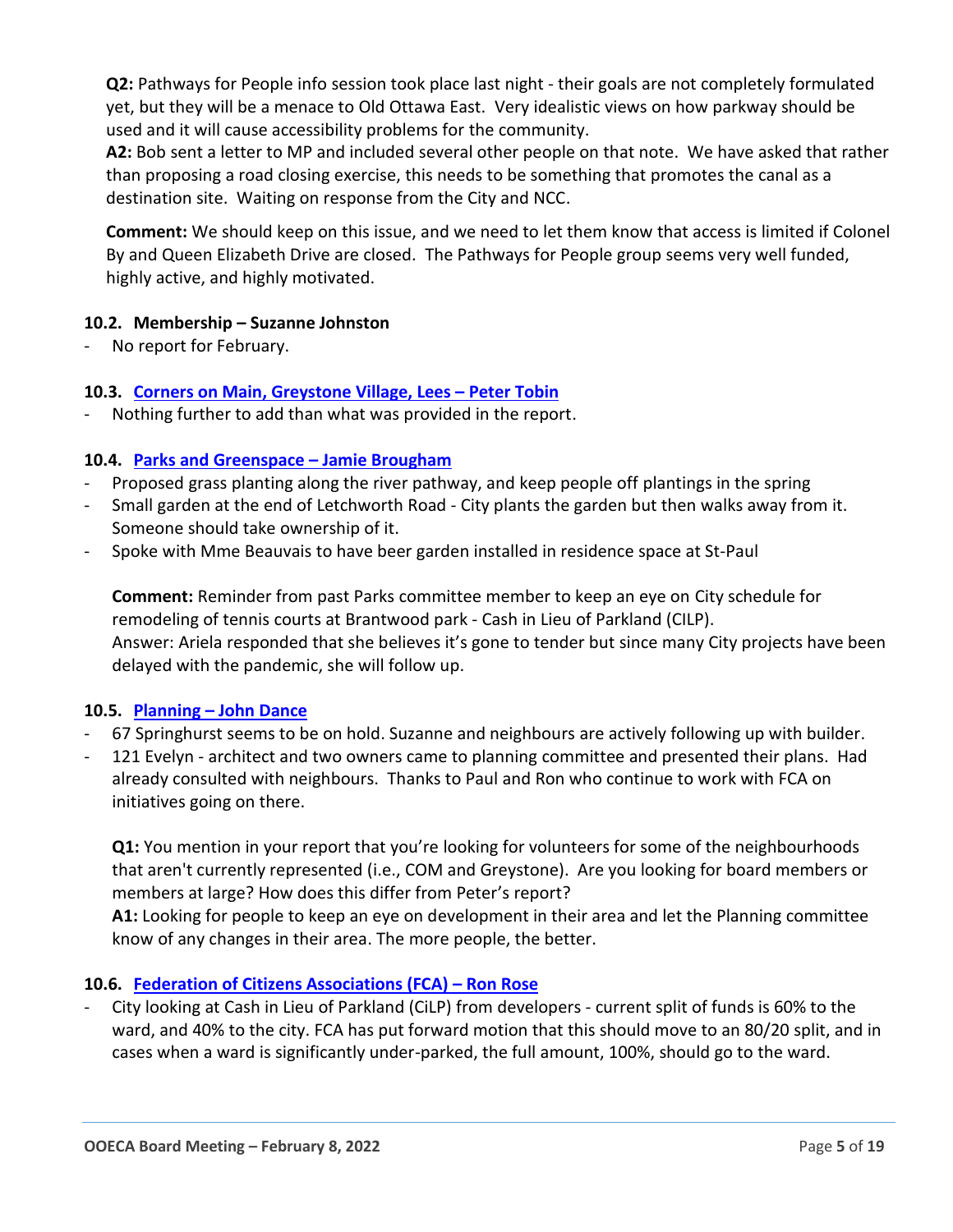Since the last FCA meeting in January meeting, stress was put on the FCA to make a statement on the trucker's convoy – The full statement is included in the FCA report.

**Q1:** In reading FCA report from last month, have they come up with a pro or con for the Alta Vista Transit Corridor? Transportation committee of the FCA?

**A1:** There will likely not be a discussion on this at FCA until next winter once City has completed its destination origin survey.

#### **10.7. Lansdowne – [Alexandra Gruca-Macaulay](#page-17-0)**

Nothing to add to short report submitted for February.

**Q1:** Are the two buildings the low buildings facing Bank street - offices on top 2-3 storeys and commercial below?

**A1:** Located where Bank of Montreal has some office space. No residential units above. Don't anticipate any impact for OOE other than Minto staying motivated to keep the space beautiful to encouraging more leasing.

#### **10.8. [Sustainable Living Ottawa East \(SLOE\)](#page-18-0) – Jayson MacLean**

Tree project for the coming year - inventory/reconnaissance mission to find places where trees can be planted. Community engagement to get community engaged. Looking for volunteers. [https://www.google.ca/maps/dir/45.4120424,-](https://www.google.ca/maps/dir/45.4120424,-75.6771013/The+Ottawa+Hospital+Civic+Campus,+1053+Carling+Ave,+Ottawa,+ON+K1Y+4E9/@45.4042637,-75.7187643,14z/data=!3m1!4b1!4m10!4m9!1m1!4e1!1m5!1m1!1s0x4cce042f55546c51:0x81cc0c5aafe39ad9!2m2!1d-75.7217371!2d45.3929015!3e0)

[75.6771013/The+Ottawa+Hospital+Civic+Campus,+1053+Carling+Ave,+Ottawa,+ON+K1Y+4E9/@45.4042637,-](https://www.google.ca/maps/dir/45.4120424,-75.6771013/The+Ottawa+Hospital+Civic+Campus,+1053+Carling+Ave,+Ottawa,+ON+K1Y+4E9/@45.4042637,-75.7187643,14z/data=!3m1!4b1!4m10!4m9!1m1!4e1!1m5!1m1!1s0x4cce042f55546c51:0x81cc0c5aafe39ad9!2m2!1d-75.7217371!2d45.3929015!3e0) [75.7187643,14z/data=!3m1!4b1!4m10!4m9!1m1!4e1!1m5!1m1!1s0x4cce042f55546c51:0x81cc0c5aafe39ad9!2](https://www.google.ca/maps/dir/45.4120424,-75.6771013/The+Ottawa+Hospital+Civic+Campus,+1053+Carling+Ave,+Ottawa,+ON+K1Y+4E9/@45.4042637,-75.7187643,14z/data=!3m1!4b1!4m10!4m9!1m1!4e1!1m5!1m1!1s0x4cce042f55546c51:0x81cc0c5aafe39ad9!2m2!1d-75.7217371!2d45.3929015!3e0) [m2!1d-75.7217371!2d45.3929015!3e0](https://www.google.ca/maps/dir/45.4120424,-75.6771013/The+Ottawa+Hospital+Civic+Campus,+1053+Carling+Ave,+Ottawa,+ON+K1Y+4E9/@45.4042637,-75.7187643,14z/data=!3m1!4b1!4m10!4m9!1m1!4e1!1m5!1m1!1s0x4cce042f55546c51:0x81cc0c5aafe39ad9!2m2!1d-75.7217371!2d45.3929015!3e0)

**Comment:** May be links to work of other committees, i.e., Parks and Greenspace – Group could help with survey development and poll residents on issues of common interest.

#### **10.9. Health and Safety – Courtenay Beauregard**

No report for February, other than to mention that we have a new officer for OOE. Will forward officer's name to the group.

## **10.10.Communications – Catherine Pacella for Bob Gordon**

- Website update started. Committee chairs were asked to forward a brief description and key activities to Kristine to help design a committee sub-page.
- Bob, Catherine, Kristine to discuss key website needs and committee will be consulted to refine plan.

#### **11. New Business**

#### **11.1. Motion to approve donation to Rideau Winter Trail (RWT)**

- At last month's meeting, comment was put forward to make a donation to RWT, but no decision was passed.
- When asked if donation was made last year, VP and treasurer confirmed no. When prompted for donation amount, group proposed amounts ranging from \$200 to \$400, and agreed on \$300 donation for 2022.

**Comment1:** Propose that the board develop a planned program on which groups we donate to and why. We need to have a much better system for donations.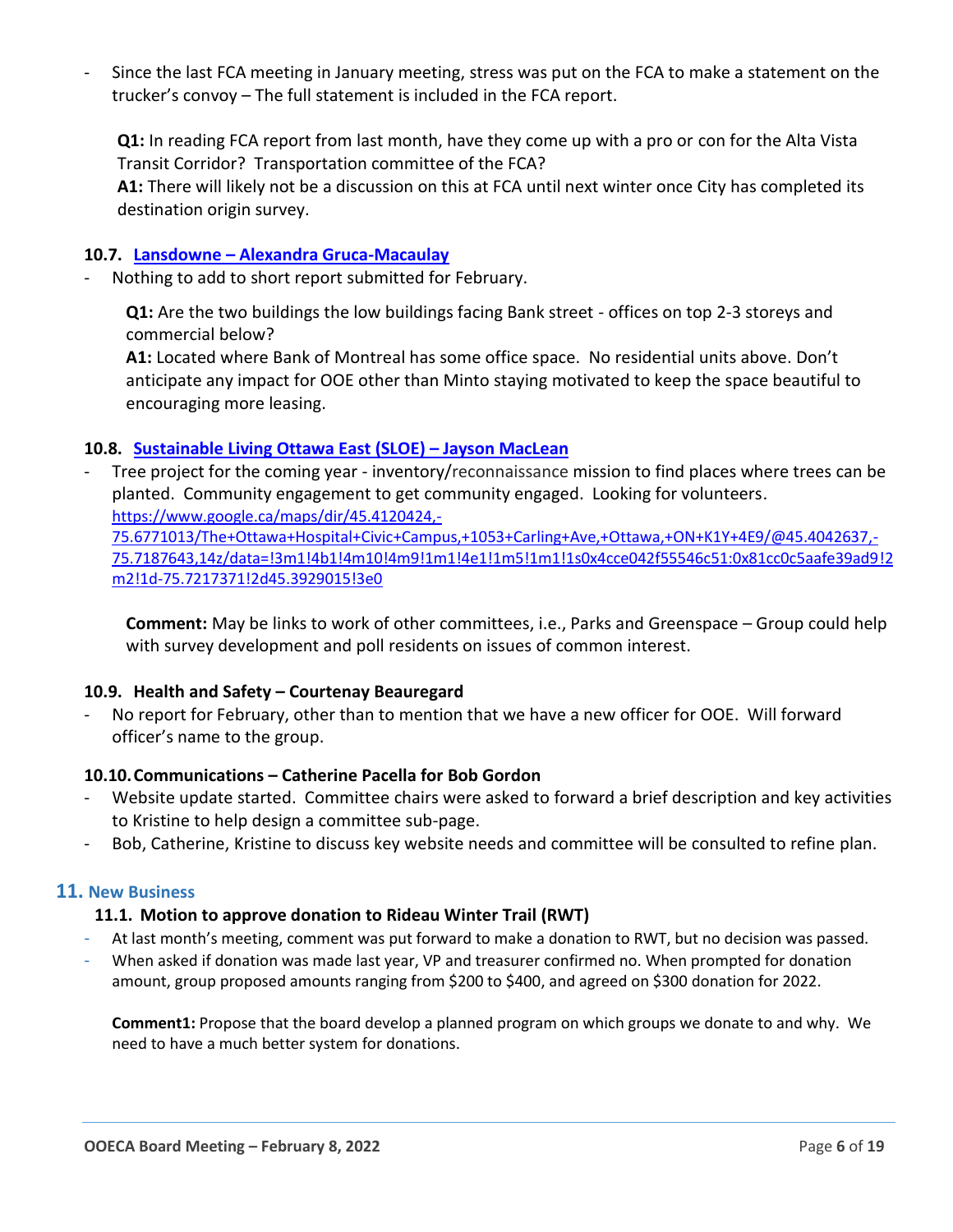**Comment2:** Important to have a pool of money to draw from if something big happens. We are being cautious since membership numbers have dropped in recent years. This money has taken a long time to raise. Need to be thoughtful on how we spend it.

**Comment3:** We need to think of ourselves as neighbours. Hope that if we do have a serious issue, we would be able to raise 20K-40K to support key issues. From experience with other board that is sitting on significant money and is being complacent. One thing we should be doing is thinking as neighbours, not as taxpayers.

**Comment4:** Agree with previous comment - thinks community will support OOECA to address major concerns.

**Comment5:** Agree - Brantwood fieldhouse - monies raised came mostly from donations from community.

#### **Motion: Move to donate \$300 dollars to Rideau Winter Trail in recognition of the use of that trail by numerous residents of Old Ottawa East.**

- Motion moved by Ian Sadinsky and seconded by Ron Rose.
- Motion passed unanimously by the Board, none opposed, none abstained.
- Treasurer to issue cheque to Rideau Winter Trail.

#### **12. Adjournment**

- Motion to adjourn meeting moved by Tom Scott and seconded by XX.
	- All in favour, none opposed, none abstained. Motion passed.
- Date of Next Meeting: Tuesday, March 8, 2022, 7PM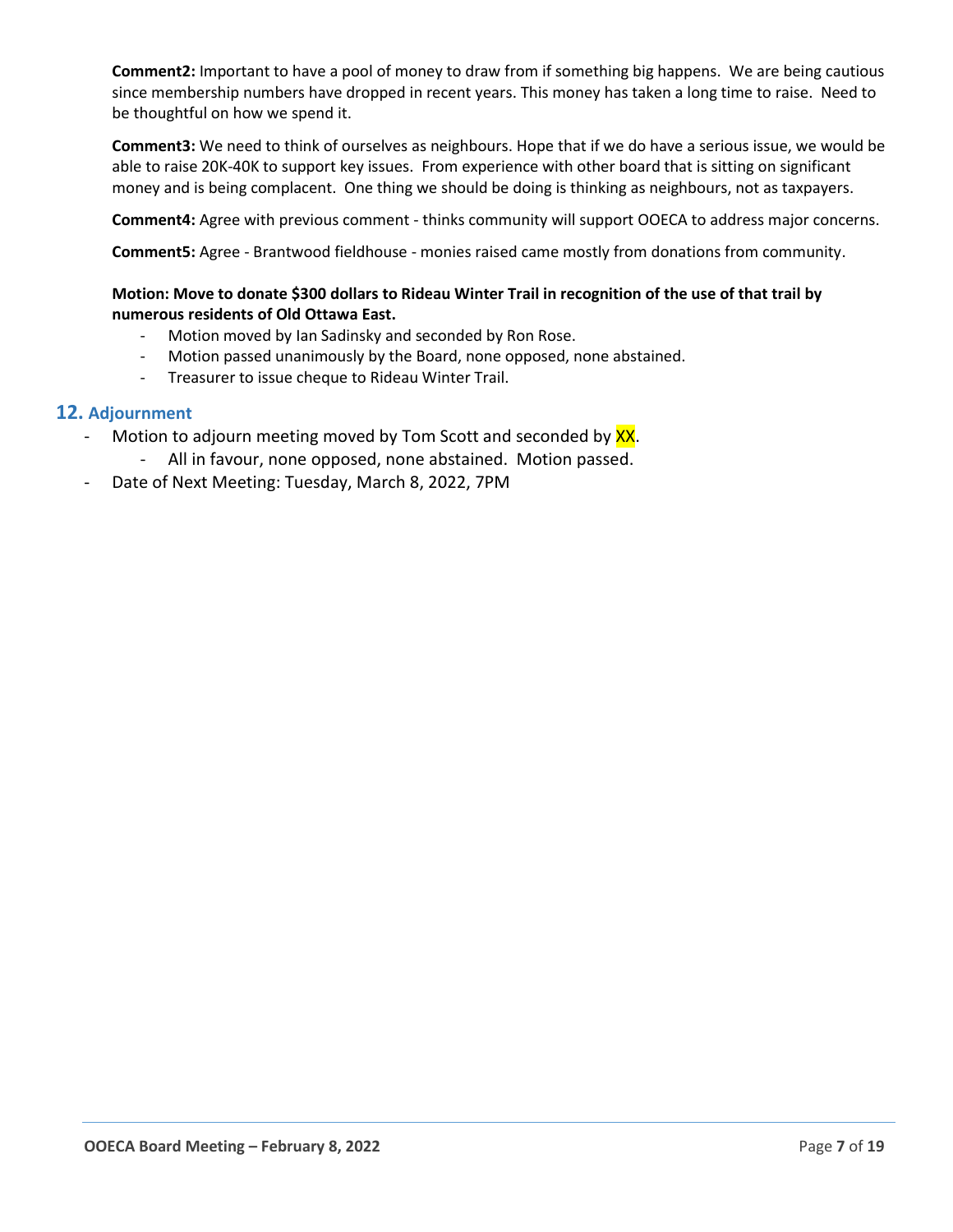# **Item 10 - Committee Reports**

# <span id="page-7-0"></span>**Transportation and Infrastructure – Tom Scott**

#### **1. Parks Canada Update - Repair Work on Ottawa Walls at Pretoria Bridge**

On February 3, 2022, Parks Canada informed us that the canal wall on the east side between the Queensway overpass and Pretoria bridges will be reconstructed with the following impacts on Old Ottawa East neighbourhoods:

- 1. The contractor will be onsite Monday to Friday generally between the hours of 07:00 to 18:00. Construction noise and traffic can be expected during this time.
- 2. The pedestrian and cyclist pathway on the east side from Pretoria Bridge to the Queensway Bridge will be temporarily closed and a detour route will be in place. Please exercise caution and follow signage in the area.
- 3. The access point to the Rideau Canal Skateway on the east side, just north of Pretoria Bridge will be closed. A temporary alternate access point will be in place south of Pretoria Bridge.

Parks Canada also advised that traffic on Colonel By Drive north-bound from Pretoria will be affected from time to time.

#### **2. Speed Board on Greenfield Avenue**

A speed board was installed by the City of Ottawa on Greenfield Avenue to help moderate speeds for westbound traffic in the recently signed gateway neighbourhood for 30 km/h.

#### **3. Transportation Master Plan - Phase 3 Consultations and February 15th Open House**

The City of Ottawa launched its [consultation on the Transportation Master Plan](https://engage.ottawa.ca/transportation-master-plan) in June of 2019; Phase 3 of consultations and feedback commenced October 2021. During this third phase of engagement, the public was invited to provide input on about 70 different proposed transportation-related policies, grouped around 11 themes, to be included in *Part 1 Policies* of the TMP. The City encouraged residents to use its online engagement tools to provide feedback, especially on the pedestrian and cycling projects that are proposed for implementation from 2023 onwards.

## **Please note that the deadline for input to this phase of consultations has been extended to February 18th , 2022, but the City recommends providing input as soon as one can.**

More information is provided on the City of Ottawa's [Transportation Master Plan Update.](https://engage.ottawa.ca/transportation-master-plan) The public is encouraged to review the draft policies and complete the [feedback forms](https://engage.ottawa.ca/transportation-master-plan/news_feed/tmp-one-pagers) by **February 18, 2022**.

Residents are also invited to take part in the **TMP Open House on February 15th at 6:30 PM** focusing on the proposed policies**.** This is an opportunity to learn more about the TMP policies and take part in a question-andanswer session. Those interested in attending can register at [EventBrite.ca,](https://www.eventbrite.ca/e/tmp-open-housepdt-seance-portes-ouverte-tickets-252006778057) and are strongly encouraged to submit their questions ahead of time using this [online form.](https://s-ca.chkmkt.com/?e=257370&h=114D24DA8842950&l=en)

#### **4. Infrastructure Master Plan**

The draft **Infrastructure Master Plan** has not been updated since October of 2019 and calls for inputs and feedback are still being developed by City staff.

OOECA had already provided input in 2019 regarding capacity of the power grid, especially related to a policy shift to electric vehicles by 2030; as well, we promoted establishing a standing policy of undergrounding hydro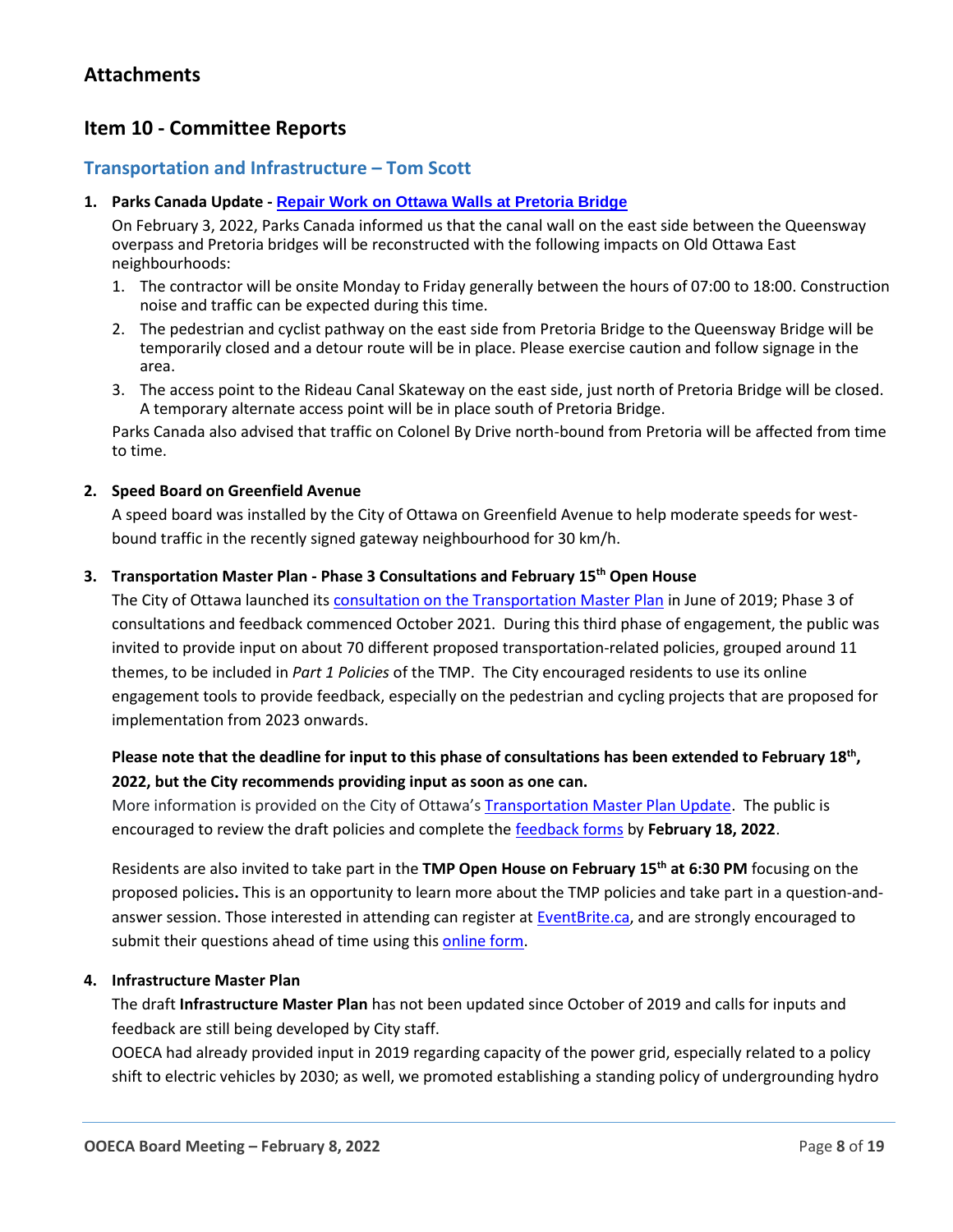wires and other utilities whenever new development or major infrastructure redevelopments take place. A policy on locating power-generating turbines within the City boundaries is also expected to be raised. The IMP Update is also intended to deal with water supply, domestic sewers and stormwater management, among other physical assets of the City. OOECA also recommended in 2019 that the TMP and the IMP be integrated as much as possible to allow for synergies between surface and underground projects and to reduce neighbourhood disruptions for construction and repair, both for City projects and for private developments, to a minimum.

## **Membership – Suzanne Johnston**

No report for February

## <span id="page-8-0"></span>**Corners on Main, Greystone Village, Lees – Peter Tobin**

#### **1. Convent Site**

Rarely do we see any activity at the convent site. A few weeks ago, workers were removing materials but on most of the occasions I have checked, there were no cars or trucks on site. John Dance is expecting an update from Smart Living Properties in mid-February.

#### **2. Spencer Site**

Pile driving has occurred most weekdays this past month at the Spencer site. At the northeast end of Scholastic Drive, work is progressing on the construction of two homes. One house looks almost ready for occupancy while framing at the last site is expected to be complected within a couple of weeks.

#### **3. 190 Lees**

The extensive renovation work of the building interior and the parking lot at 190 Lees is complete and all units are rented out except for occasional move-out/ move-ins. Staff at 170 Lees report that their building is also full.

#### **4. 170 Lees**

My phone message last week to Doug McLean, manager at 170 Lees, remains unanswered. He assured me last fall that he would be engaging a landscaping company to address the decade long problem of water flowing from the 170 Lees parking lot down onto the soil below and eventually flooding the MUP with mud. To my knowledge, the city owns 1 or 2 metres of land on both edges of the MUP.

## <span id="page-8-1"></span>**Parks and Greenspace – Jamie Brougham**

#### **1. Planting near Hurdman Station**

Made suggestion to the city about planting next to Hurdman station. The area is in fact city land and buses park there waiting for passengers. I should suggest poplars or evergreens however I think poplars are better with the space available. Also suggested that an effort be made to narrow the width of the dirt path along the river with the city attempting to plant grass and that some effort be made to keep people off some of the grass in the early spring when the ground is completely saturated.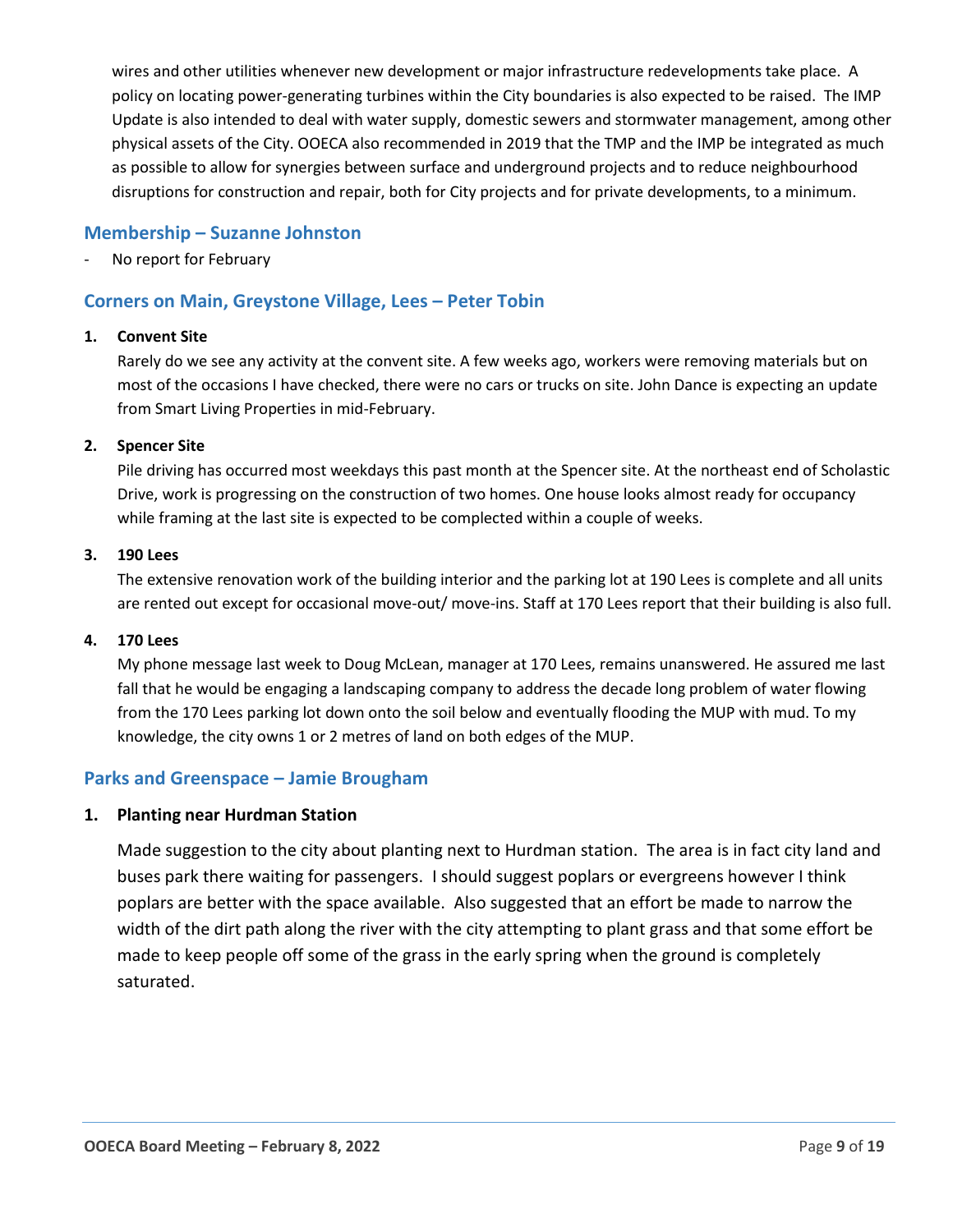## **2. Park Gardens**

Inquired about park gardens initiated by the city. There is one at the end of Letchworth at Brantwood park that was planted and walked away from. What initiatives are being taken to have someone take responsibility for these if the city won't?

## **3. Beer Garden in OOE**

Emailed St-Paul - Mme Beauvais - asking about a beer garden behind the residence, sighting a community need, president by religious institutions in Europe, and by the school itself asking the community why we need a beer garden. She replied that she will discuss and consider it. I also put it to the new director at their social innovation workshop, [direction@innovationsocialeusp.ca,](mailto:direction@innovationsocialeusp.ca) Amélie Neault. Elisabeth Bruins is gone. I got no reply from her. Could try writing again.

# **Planning - John Dance**

## *1. Greystone Village - Phase 3 Update:*

At the OOECA planning committee of February 1, Regional's Evan Garfinkel and landscape architect Jerry Corush presented revisions to the Phase 3 plans. The revisions are proposed in light of the community and City comments of last fall. Evan will be providing the update at an upcoming Board meeting. There was some question whether this would be at the February or March meeting. Since Regional will be submitting a revised SP application in late February or early March, the planning committee requested the presentation be made on Feb  $8<sup>th</sup>$ .

Key proposed revisions are:

- Slight "pulling" of the South building further away from Deschâtelets Building.
- Revised upper floor stepbacks on the South building.
- Greater setbacks from the streets.
- Relocating the parking garage entrance to Deschâtelets Avenue, to reduce the number of vehicles on Scholastic Drive (parallel to the river).
- Reducing the number of underground parking spaces (one level of parking versus previous two levels).
- Slightly increasing the number of units but making a number of them smaller than first proposed.
- Proposed selling to CECCE a parcel of land adjoining Deschatelets (to the east) so that Au Coeur school will have a protected yard for kindergarten students. Regional still wants the public access from the Forecourt Park to the River to go between the two new buildings, with a raised pedestrian bridge going over the private space between the two new buildings. The bridge's platform is proposed to be metal grating to allow sunlight for the vegetation below. The public access is proposed to be open in the summer months only – closed in the winter. Planning committee members think there should be year-round access.
- The interior private lands (over the underground parking garage) are the private rear yard amenity area for the building residents only. Abundant tree canopy species of trees are proposed to be provided.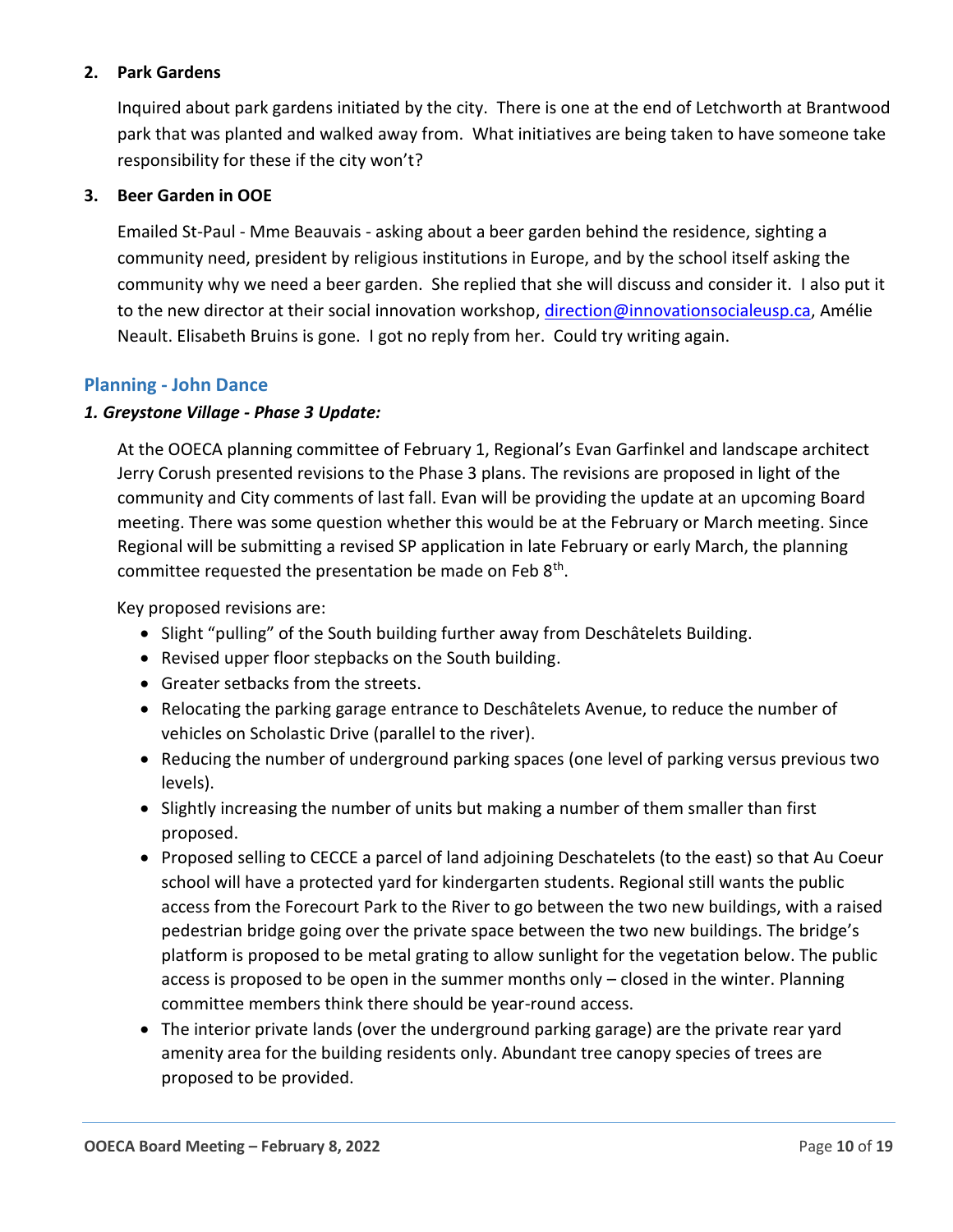# *2. 67 Springhurst Avenue - Development of double lot:*

In response to Chris Jalkotzy's request to neighbouring residents and others that they meet with him again (first meeting was in December) to discuss development of the double lot that is currently for sale, Suzanne Johnston, the neighbours' lead, responded to Mr. Jalkotzy that "prior to engaging in another evening of discussion they [neighbours] would like to see the following:

- 1. Advise what you are proposing that is different from the original proposal.
- 2. Provide accurate schematics of the property with regard to a new proposal and illustrate the differences from the last proposal.
- 3. Review [advise] what your review with Fotenn [planning consultant to Mr. Jalkotzy] produced.

Mr. Jalkotzy's original plan proposed about 24 dwelling units (a number of them would be "secondary units") on the double lot at 67 Springhurst. The lot had an asking price of \$2.8 million, however, the listing is no longer readily available online. Suzanne emailed Mr. Jalkotzy January 27<sup>th</sup>, but, as of this writing, he hadn't responded. The property in question is zoned R3P, which allows "as of right" two triplexes or four (maybe five) townhomes or similar densities.

## **1.** *121 Evelyn Minor Variances:*

Jacques Hamel (architect) and owners Anne Audoin and Jeffrey Gordon presented their proposals to the planning committee and confirmed that they have consulted with neighbours and most neighbours support the requested variances. Some neighbours are awaiting the MV application details before indicating support. The planning committee indicated no major objection to the requested variances, but did request the owners to consider planting "canopy" trees on their corner lot. (The City does not oblige property owners to plant trees although it does oblige them to protect trees of a specified size.) See **Attachment 1** for images of the proposed variances.

## *3. 47 Lees Minor Variances:*

The owner is seeking one additional MV (reduced west interior side yard setback) to the two MV's previously granted by the CofA in August 2021. The proposal involves adding a third dwelling unit in the attic space of the existing duplex. The renovations will be contained within the existing building, with a rear yard exit stairway being the only exterior construction proposed. See **Attachment 2.**

## *4. Federation of Citizens' Associations (FCA) Update:*

OOECA planning committee will participate in the FCA planning and zoning Working Group regarding Committee of Adjustment (minor variances and severances) issues, including:

- role of city planning staff at the CofA
- identification of planning staff assigned to a CofA application
- updating CofA files when submissions are revised
- posting online all CofA application documentation
- posting online CofA decisions
- notifying community associations of CofA applications in their area
- adherence of the CofA to city infill guidelines (this was promised by the city)
- need to include streetscape character analysis in CofA process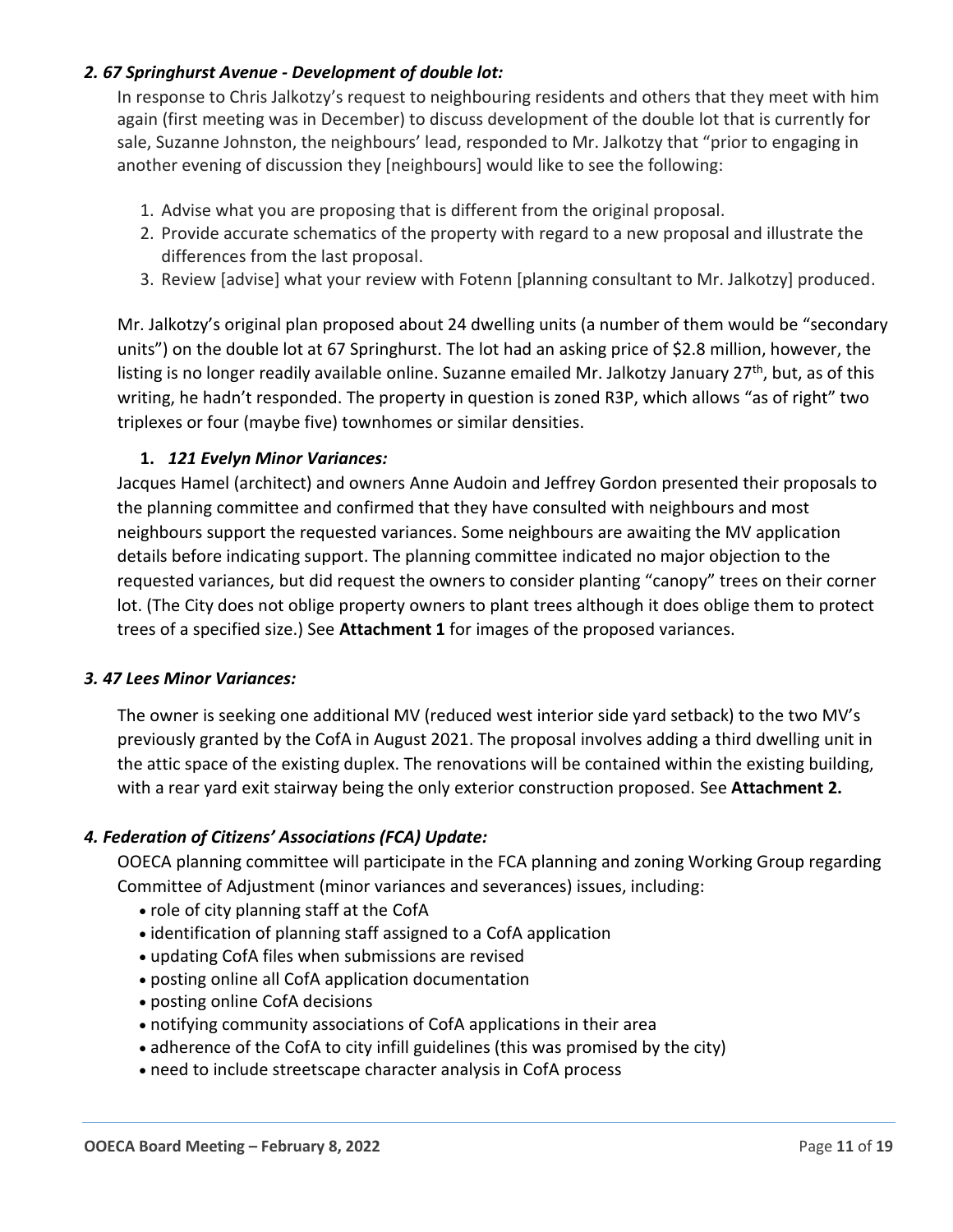- lack of representation by CofA/City at lpat appeals
- usefulness of an fca workshop on committee of adjustment procedures (June? September?)
- ability to propose guidelines to new city council/planning committee on CofA procedures when CofA is reconstituted

## *FCA Planning and Zoning meeting*

The focus of this meeting was the High Performance Development Standards (HPDS) presentation by city staff, Rebecca Hagen and Don *Herweyer.*

## *2. OOE Secondary Plan - Issues:*

The revised list of issues that OOECA planning committee intends on pursuing with the City is **Attachment 3**.

## **3.** *Gaps in neighbourhood representation on Planning Committee:*

What are they, how might we fill? (See **Attachment 4**): We need new committee members to represent Greystone Village/TCom; Main Street; Brantwood Park/Rideau Gardens; Lees Avenue/Lees Station.

## **4.** *Planning Committee on OOECA website:*

The proposed update requested by Kristine Houde is **Attachment 5**. NB - this is a work in progress …

## **Planning - Attachment 1**



# **121 Evelyn: Minor Variances**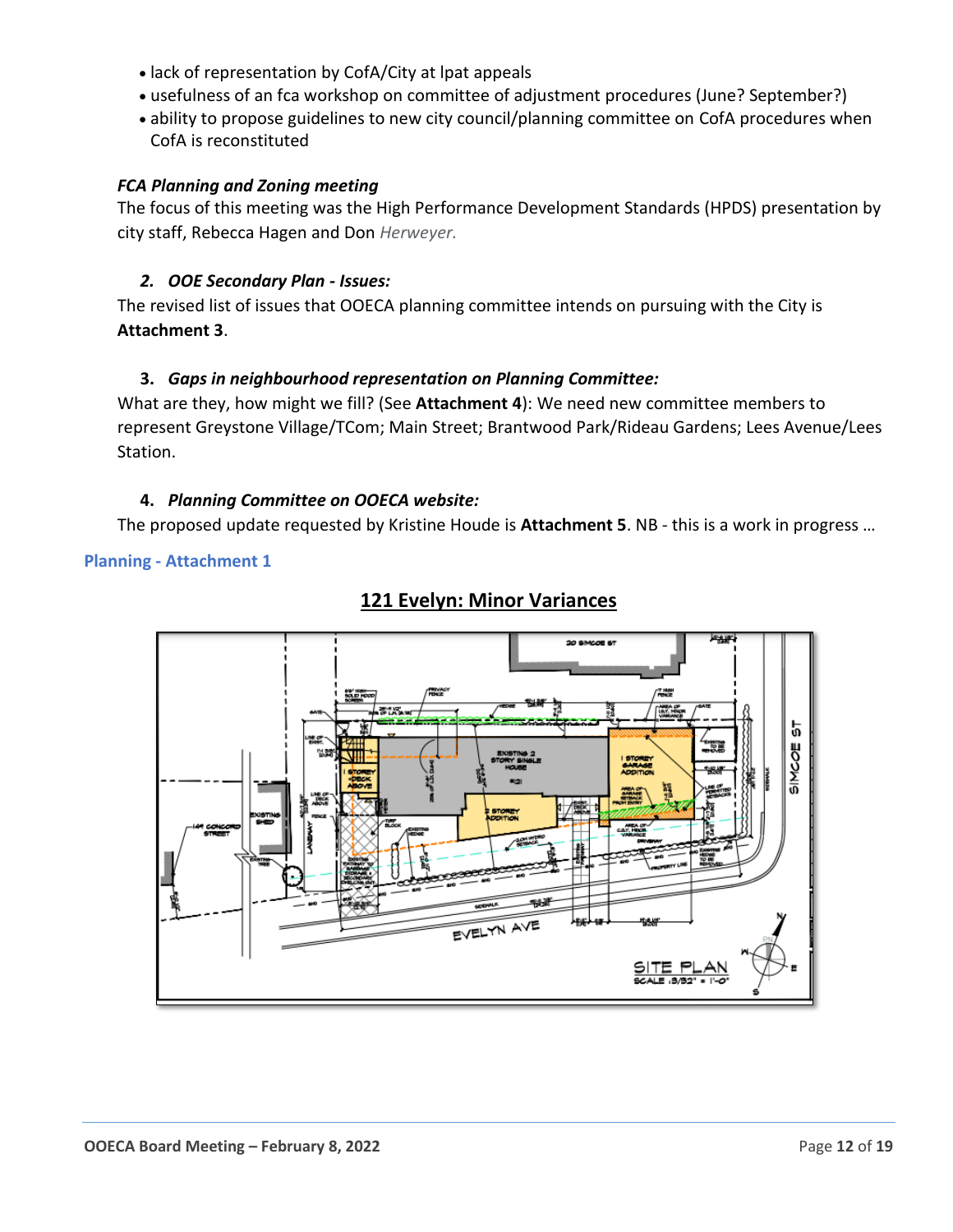

# **Planning - Attachment 2**



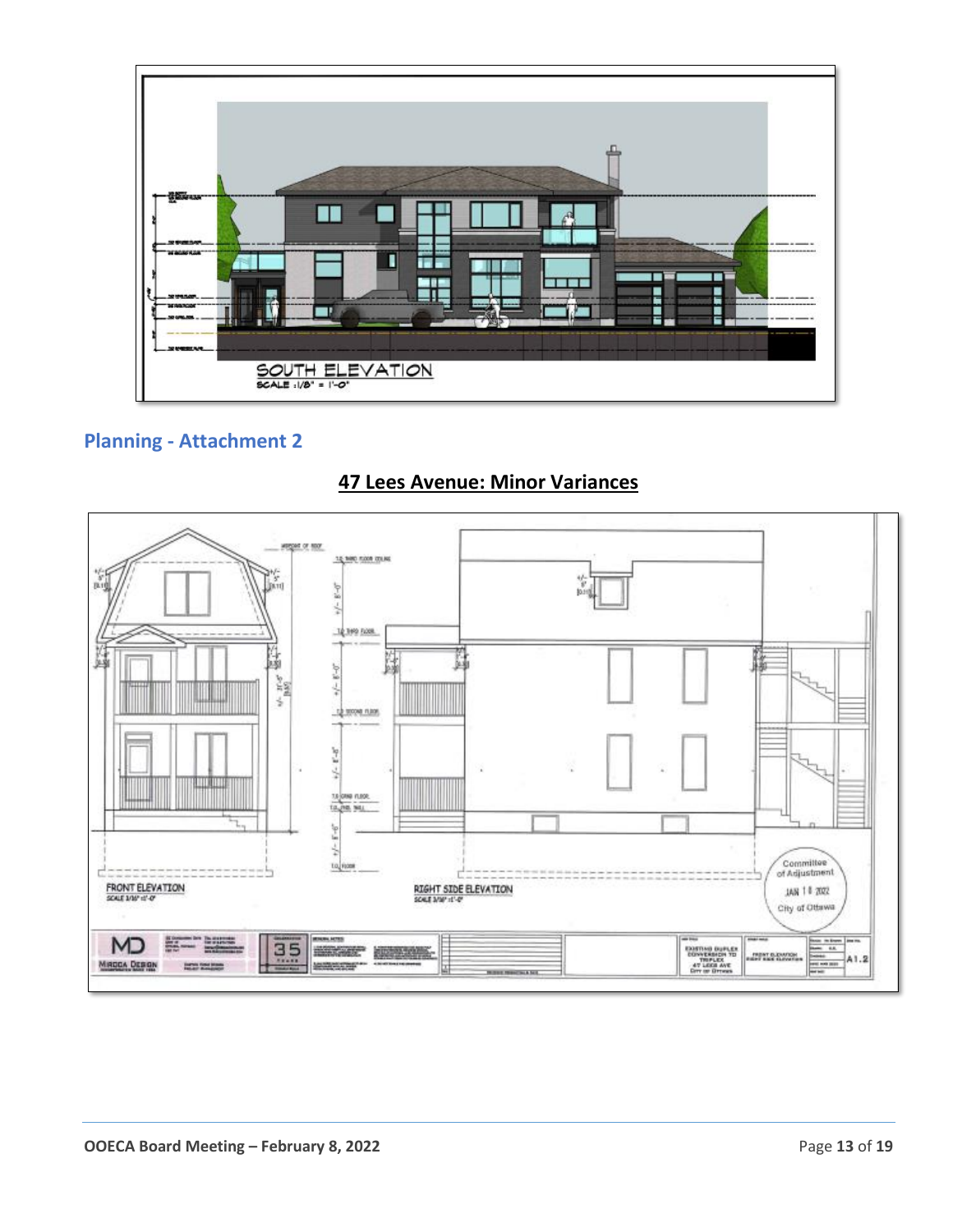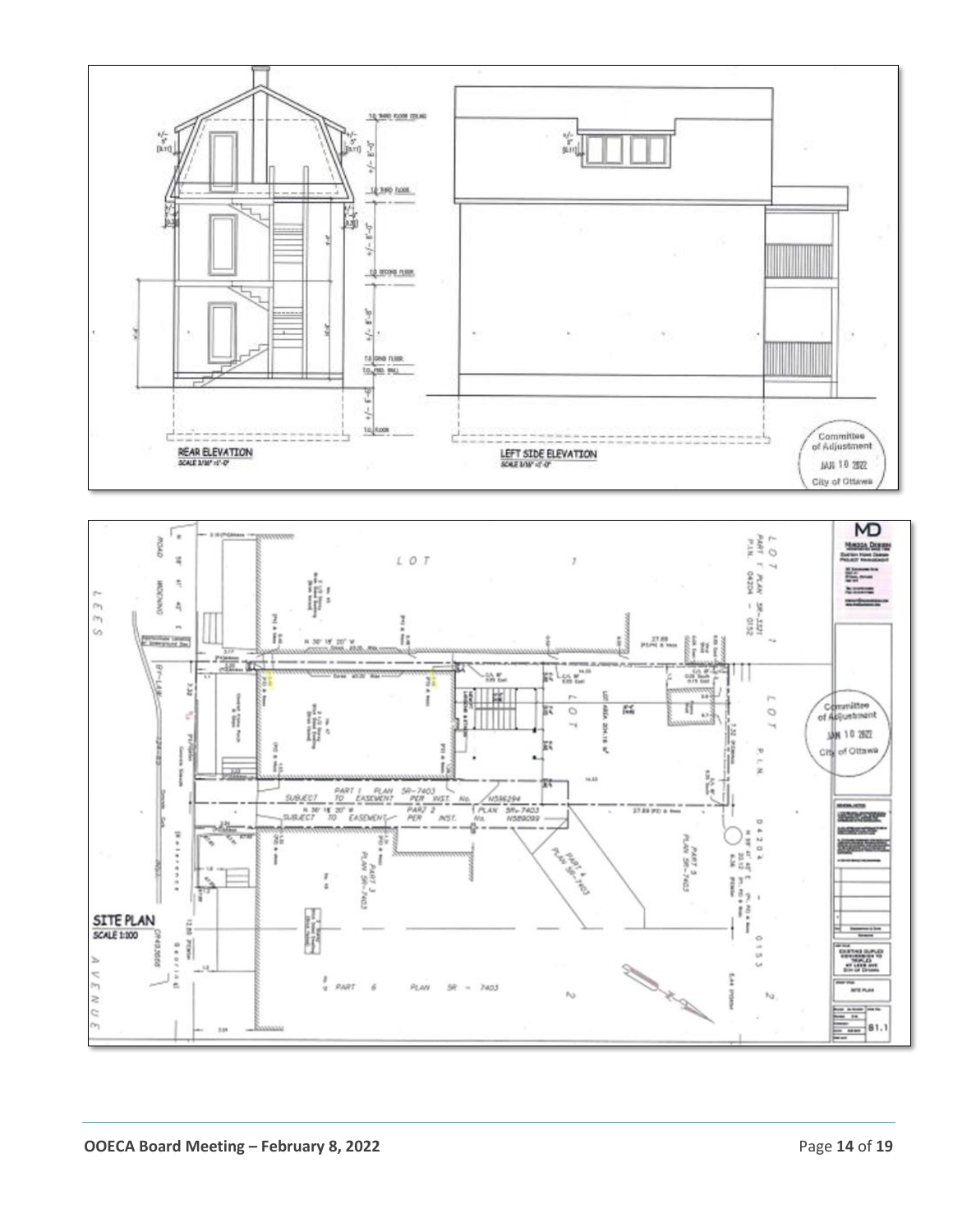# **OOE Secondary Plan - Issues to be Pursued with City Staff**

(Ron Rose / Paul Goodkey)

The following is a revised and draft list of the gaps between what we believe should be in the revised OOE SP and what exists.

# *1. The land east of Springhurst Park is not included in the SP.*

(Alain Miguelez's memo clarifies that it is now included in the Central and East Downtown Core SP. That's beside the point: we believe it should be included in the OOE SP. The fact that much of this area is included in the Lees Transit Oriented Development (TOD) area is also irrelevant. The Lees TOD has been part of the OOE SP since 2010. In 2014, OPA#132 amended the OOE SP policies for Lees TOD, however those policies have not been carried forward in the Central and East Downtown Core SP.

## *2. AVTC/Green Transportation and Utility Corridor remains in the OOE SP.*

Staff has previously indicated "Until such time as the Master Transportation Plan updates plans for this corridor, no further changes to the secondary plan are deemed appropriate." To date, the draft TMP has not addressed anything about the AVTC. The OOECA has been stating concerns and negative impacts for more than a decade. When will the TMP address the AVTC?

# *3. There is not an OOE SP schedule showing maximum height limits for "Neighbourhood Low-Rise" designated areas within Greystone Village.*

The OOE SP Schedule A indicates areas designated "Neighbourhood Low-Rise". The current zoning for the "Neighbourhood Low-Rise" areas limits building height to 10 m / 3 storeys. However, OOE SP Schedule B does not indicate maximum building heights for Greystone "Neighbourhood Low-Rise" areas and OOE SP section 3.3 Policy Area 3 Part f) simply states "Provide a range of building heights between three and nine storeys...". The OOECA has been down the OOE SP / Zoning By-law "ambiguity" road before. Maximum height limit policy clarity is needed. Rezoning constraints by way of OP policy is necessary.

# *4. Property parcels/residences east of the ends of Montcalm and Havelock*/*Concord North*

Areas are not recognized/included in the OOE SP Schedule A. Also, Greenfield is mis-named where Havelock really is and there is no route showing for the real course of Greenfield.

## *5. Rideau Canal Special District*:

Why are the Pretoria Dental Office, the Gray Jay building and the buildings at the corner of Echo Drive and Main St. not included in the Rideau Canal Special District? The Rideau Canal Special District is supposed to include the first row of properties along the Canal. Why were these excluded? Paul suspects it's because these properties are designated "Mainstreet" in the OOE Secondary Plan, but clarity is needed. Also, what does the new Rideau Canal District of the OP mean for OOE residents who live / work along the Rideau Canal?

## *6. Measures are needed to ensure future symmetry along the Grande Allée.*

This is required to ensure that an eight-storey building is not built along the Grande Allée directly south the existing six storey 2A Building and adjacent parking lot area. A related point is that Building 2B has been unilaterally designated "Mainstreet" by New OP staff, instead of "Neighbourhood Mid-Rise". If there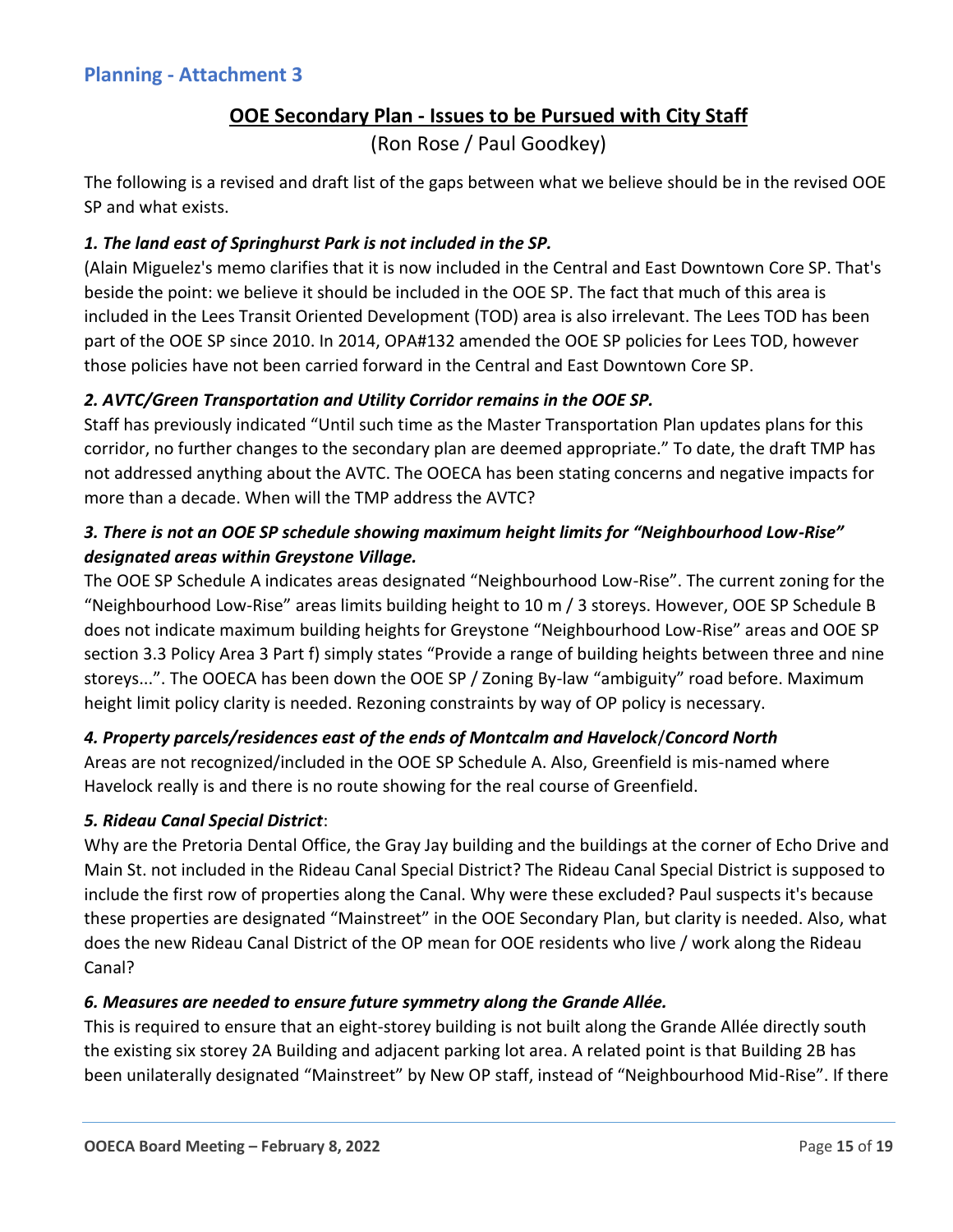is to be no commercial on the 2B building ground floor, what is the reason for this unilateral redesignation, given no previous OPA?

# *7. No reference to affordable housing.*

Why do other secondary plans, including the Central and East Downtown Core Secondary Plan, have affordable housing policies, whereas the OOE SP policies have been removed?)

# *8. Why is there a continued reference to the* "*Main Street Transportation and Streetscaping Study" of 2000 – OOE SP Section 1.2 part* **2?**

Staff has indicated "*The 2000 document was the once that influenced the policy creation of the secondary plan. Updates to the secondary plan was a consistency exercise. This is why policy reference to such things as burial of overhead wires being considered, was included even though the latest studies indicated that was not feasible*." However, clearly the 2000 document is stale-dated and clearly the burial of overhead wires on Main Street was feasible, except for the fact the city did not insist on a cost-benefit analysis c/w accurate costing from Hydro Ottawa, as was the case for the recent Elgin Street renewal.

AND

## *How and when will/can changes be made* to the OOESP?

## **Planning Attachment 4**



# **Planning Committee - Neighbourhood Reps**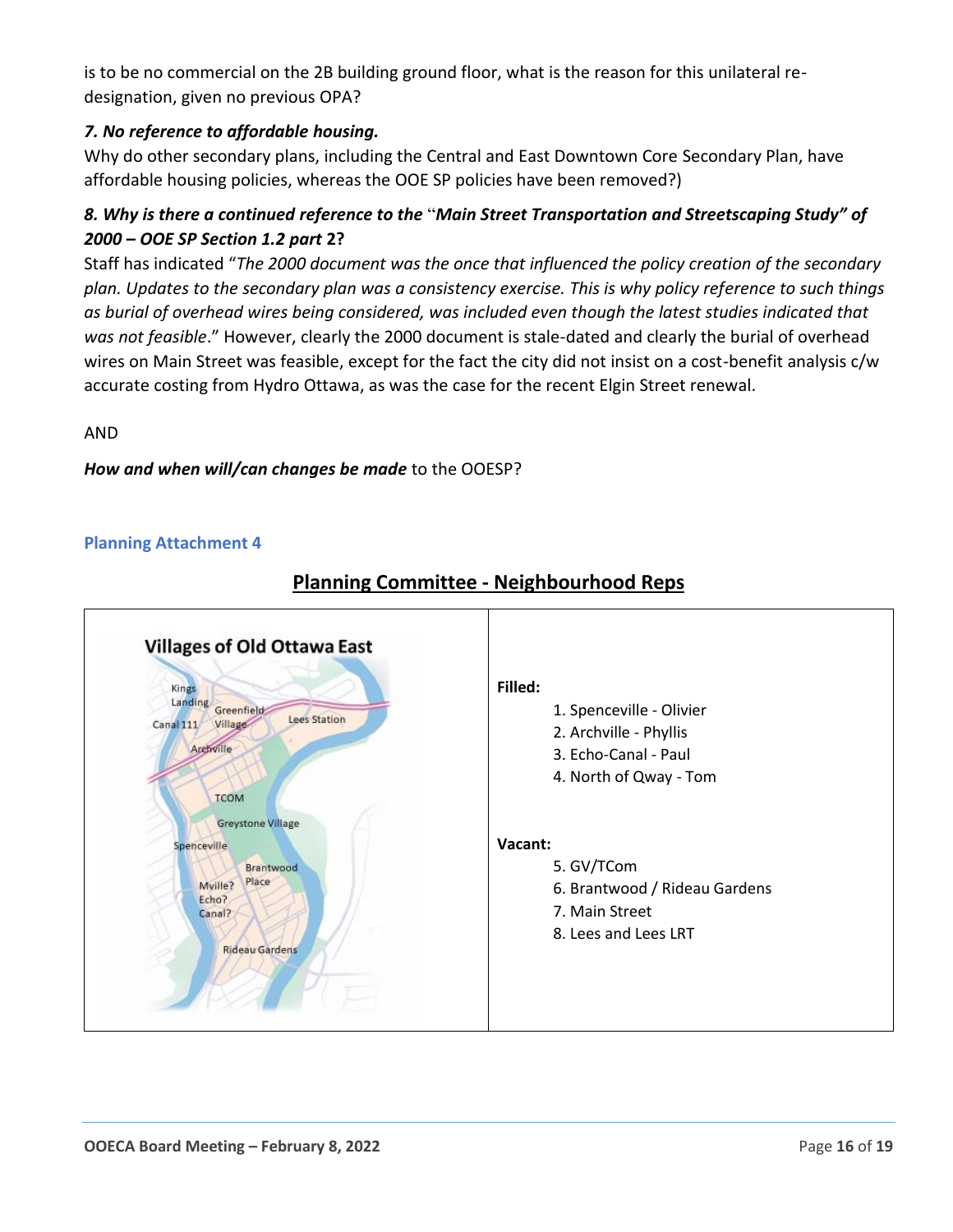# **FCA – Ron Rose**

#### **1. FCA Virtual Meeting - January 19th**

- The FCA met virtually on January 19th. The main item on the agenda was a detailed review of the implications of the Ontario Not for profit Corporation Act, which was actually passed in 2010 but is only now being enacted. The act will have implications for how Not-For-Profits (NFP) are governed. I don't know if our association, or any of the organizations to which we are affiliated are NFPs or not. However, we have three years to come into conformity with the revised act, so there's no rush.
- The meeting also passed a motion regarding Cash in Lieu of Parkland, requesting Council to amend the current regulations allocating 60% of Cash in Lieu of Parkland (CILP) funds raised from developers to the ward and 40% to the City. The motion requested 80%, and in some cases 100% to the ward, especially those wards which do not meet the City's target of 2 ha of parkland per 1000 residents. The motion also proposed repeal of a 2010 provision which means some development charges were not collected.
- The federation has circulated two surveys to its membership over the past two months, one on insurance rates and one asking what members want from the Federation. Both have been forwarded as appropriate. I don't know if they have been answered or not.
- The main Committee report dealt with at the meeting was that of the Planning and Zoning Committee, which presented a motion asking the Federation to pass a motion of support for the "Starts with Home" campaign by the Alliance to End Homelessness - Ottawa. I had reported briefly on this campaign for the previous meeting. Following some debate about whether the motion should indicate support for the proposal to licence landlords, a motion supporting the campaign was passed.

#### **2. FCA Planning and Zoning Committee**

The P&Z committee met on February 5th. I was not able to attend but the two major items have been covered in the report of the Planning Committee.

#### **3. FCA Statement on Trucker Convoy**

The FCA was under considerable pressure over the past ten days to state a position opposing the illegal occupation of Downtown by the "Trucker's" Convoy. The following statement was issued on Sunday, February 6th. Full statement included as Attachment 1.

*Therefore the FCA endorses Ottawa City Council and Ottawa Police Services taking appropriate action immediately to end the illegal blocking of city streets, enforce the provisions of the City's noise bylaw, and enforce other relevant laws that protect the residents of Ottawa from hate speech and harassment.*

#### **4. City's plans for a new zoning bylaw review**

- One other issue that will come up at the February 19th meeting of the CA is the ongoing discussion about the City's plans for a new zoning bylaw review.

#### **FCA Attachment 1**



# **Open letter to Members of Ottawa City Council**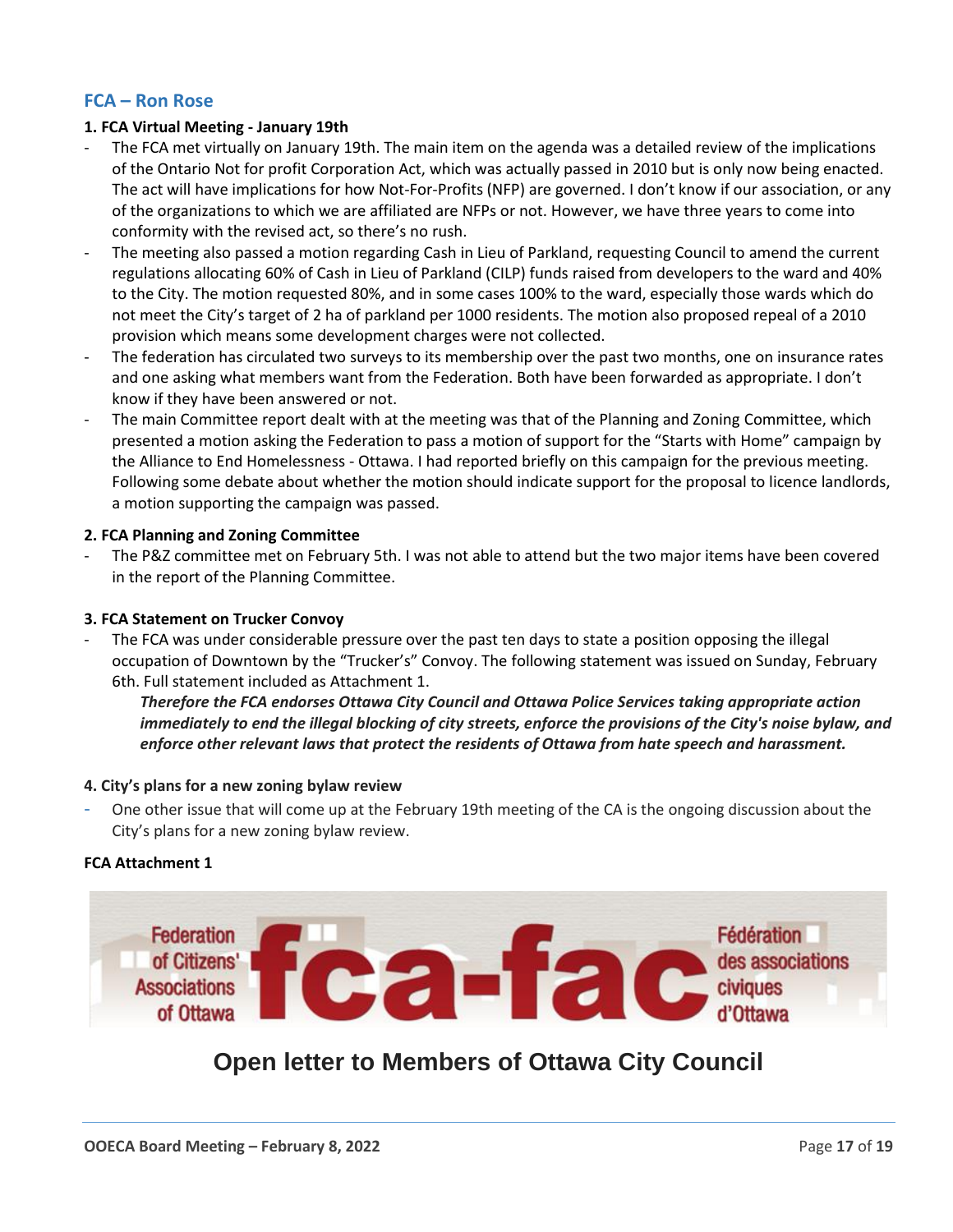# **and Ottawa Police Services regarding the current truck convoy protest**

(Sunday February 6, 2022)

The Board of the Federation of Citizens Associations (FCA), at the behest of its membership, has taken the following position regarding the current truck convoy protest in the City of Ottawa:

*Whereas the Federation of Citizens Associations (FCA) is a federation representing 74 community and citizen groups in the City of Ottawa;*

*Whereas the FCA recognizes the right of all citizens to demonstrate peacefully in Canada;*

*Whereas the protest that began in Ottawa on January 28 (and continues today) has engaged in such illegal activity as blocking city streets, creating incessant noise in violation of the City's bylaws, and harassing law-abiding citizens and businesses;*

*Whereas Ottawa City Council is meeting in emergency session on Monday February 7 to address the illegal activities of this protest;*

*Therefore the FCA endorses Ottawa City Council and Ottawa Police Services taking appropriate action immediately to end the illegal blocking of city streets, enforce the provisions of the City's noise bylaw, and enforce other relevant laws that protect the residents of Ottawa from hate speech and harassment.*

For more information please contact Alex Cullen, President FCA, at [cullen@fca-fac.ca](mailto:cullen@fca-fac.ca) (613 252-5634).

- 30 -

#### <span id="page-17-0"></span>**Lansdowne – Alexandra Gruca-Macaulay**

#### **1. "Office components" of Lansdowne Buildings**

BTB Real Estate Investment Trust purchased the "office component" of two buildings at Lansdowne from Minto Group (979 and 1031 Bank St.) for \$38.1 million (the commercial parts of the property were not part of the sale).

[https://www.obj.ca/article/real-estate/non-residential/potential-everywhere-montreal-buyer-lansdowne](https://www.obj.ca/article/real-estate/non-residential/potential-everywhere-montreal-buyer-lansdowne-properties-going)[properties-going](https://www.obj.ca/article/real-estate/non-residential/potential-everywhere-montreal-buyer-lansdowne-properties-going)

My understanding is that the funds from this sale will not flow through to the partnership between the City and OSEG etc. since the waterfall agreement covers the retail, but not office, component of the Lansdowne development.

One hope is that the lessor's portrayal of Lansdowne as a "vibrant" place that will be attractive to potential lessees might give community groups a bit of leverage in our attempts to make the urban parks "vibrant" and attractive to people.

In other words, although not party to the public/private partnership, BTB may be a "friend" to future efforts to help increase the vibrancy of Lansdowne (or maybe that is wishful thinking)

#### **2. Internal Councillor Working Groups, Stakeholder Group**